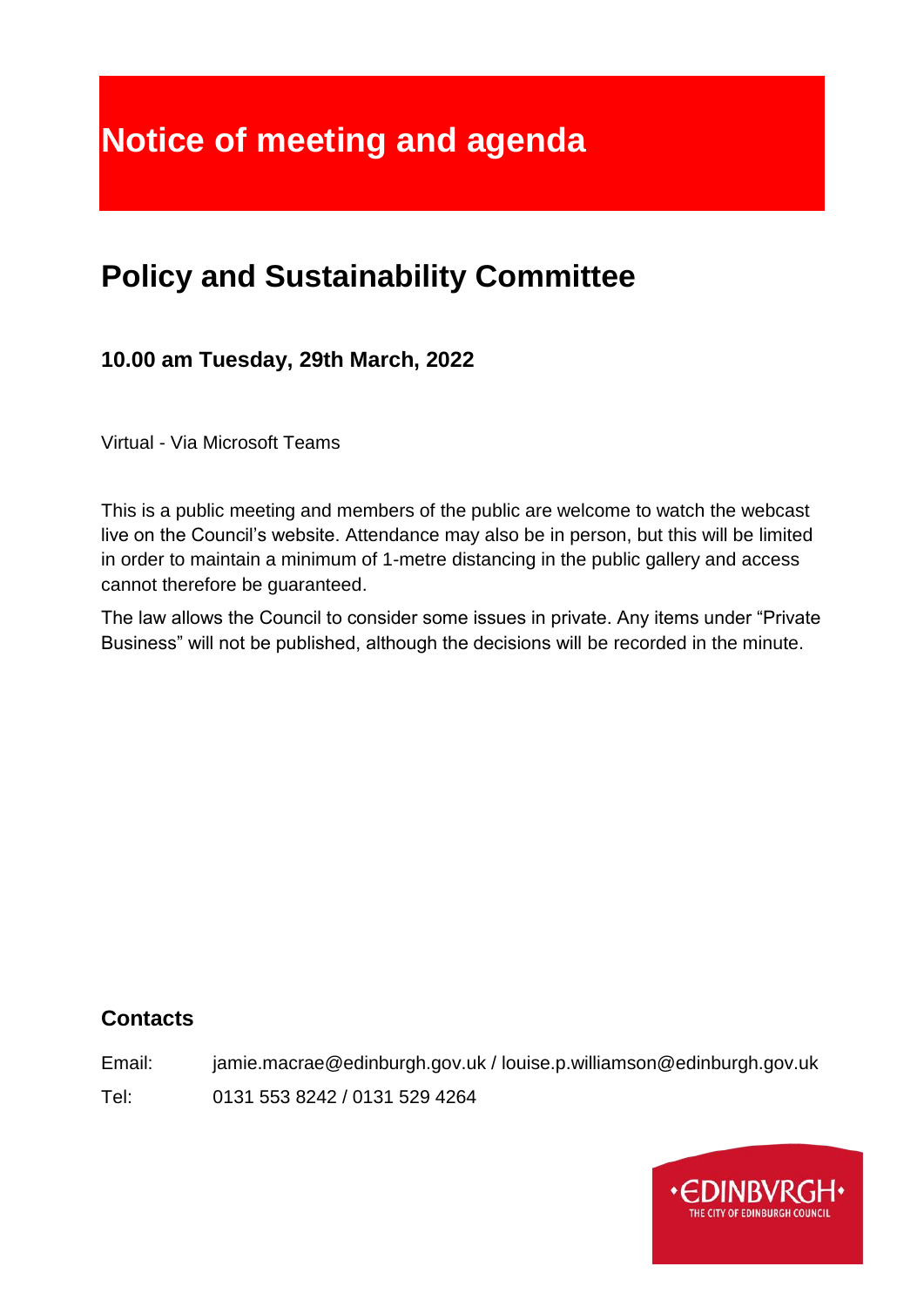## **1. Order of Business**

**1.1** Including any notices of motion and any other items of business submitted as urgent for consideration at the meeting.

#### **2. Declaration of Interests**

**2.1** Members should declare any financial and non-financial interests they have in the items of business for consideration, identifying the relevant agenda item and the nature of their interest.

#### **3. Deputations**

**3.1** If any.

#### **4. Minutes**

| 4.1                           | Minute of the Policy and Sustainability Committee of 22 February<br>2022 – submitted for approval as a correct record                                        | $7 - 20$   |  |
|-------------------------------|--------------------------------------------------------------------------------------------------------------------------------------------------------------|------------|--|
| <b>5. Forward Planning</b>    |                                                                                                                                                              |            |  |
| 5.1                           | Work Programme - March 2022                                                                                                                                  | $21 - 28$  |  |
| 5.2                           | <b>Rolling Actions Log</b>                                                                                                                                   | $29 - 38$  |  |
| <b>6. Business Bulletin</b>   |                                                                                                                                                              |            |  |
| 6.1                           | <b>Business Bulletin</b>                                                                                                                                     | $39 - 44$  |  |
| <b>7. Executive Decisions</b> |                                                                                                                                                              |            |  |
| 7.1                           | Police Scotland - Edinburgh City Division Scrutiny Report April-<br>December 2021 – Report by the Interim Executive Director of<br><b>Corporate Services</b> | $45 - 76$  |  |
| 7.2                           | Best Value Assurance Audit Response - March Update - Report<br>by the Interim Executive Director of Corporate Services                                       | $77 - 92$  |  |
| 7.3                           | Adoption of Chief Executive and Chief Officer Disciplinary Policy                                                                                            | $93 - 258$ |  |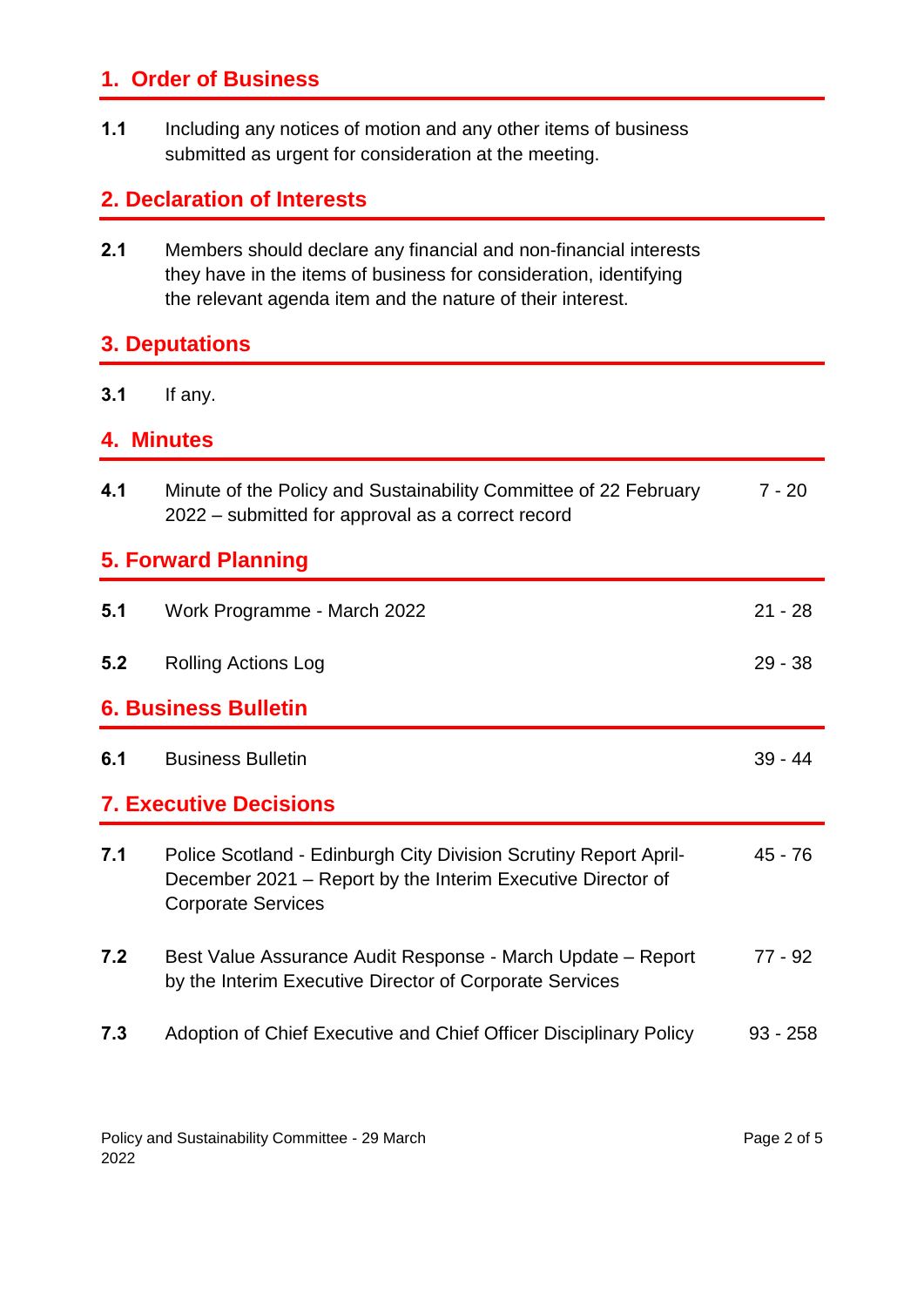– Report by the Chief Executive

| 7.4               | Equality and Diversity Framework 12-Month Update – Report by<br>the Interim Executive Director of Corporate Services                                                                       | $259 - 266$ |  |
|-------------------|--------------------------------------------------------------------------------------------------------------------------------------------------------------------------------------------|-------------|--|
| 7.5               | Our Future Work Strategy - Progress Update – Report by the<br><b>Interim Executive Director of Corporate Services</b>                                                                      | $267 - 306$ |  |
| 7.6               | Consultation on NHS Scotland Climate Emergency and<br>Sustainability Strategy - Council Response - Report by the<br><b>Interim Executive Director of Corporate Services</b>                | $307 - 316$ |  |
| 7.7               | Forever Edinburgh Update – Report by the Executive Director of<br>Place                                                                                                                    | $317 - 324$ |  |
| 7.8               | Petition for Consideration: Twinning Edinburgh with Gaza City -<br>Report by the Interim Executive Director of Corporate Services                                                          | $325 - 328$ |  |
|                   | <b>8. Routine Decisions</b>                                                                                                                                                                |             |  |
| 8.1               | Review of Effectiveness of Scrutiny of the Policy and<br>Sustainability Committee - Self-Evaluation and Lessons Learnt -<br>Report by the Interim Executive Director of Corporate Services | 329 - 334   |  |
| 8.2               | Domestic Abuse Policy - Report by the Interim Executive Director<br>of Corporate Services                                                                                                  | $335 - 352$ |  |
| 8.3               | Internal Audit: Overdue Findings and Key Performance Indicators<br>as at 26 January 2022 - referral from the Governance, Risk and<br><b>Best Value Committee</b>                           | $353 - 378$ |  |
| <b>9. Motions</b> |                                                                                                                                                                                            |             |  |

# **Nick Smith**

Service Director, Legal and Assurance

Policy and Sustainability Committee - 29 March 2022

**<sup>9.1</sup>** None.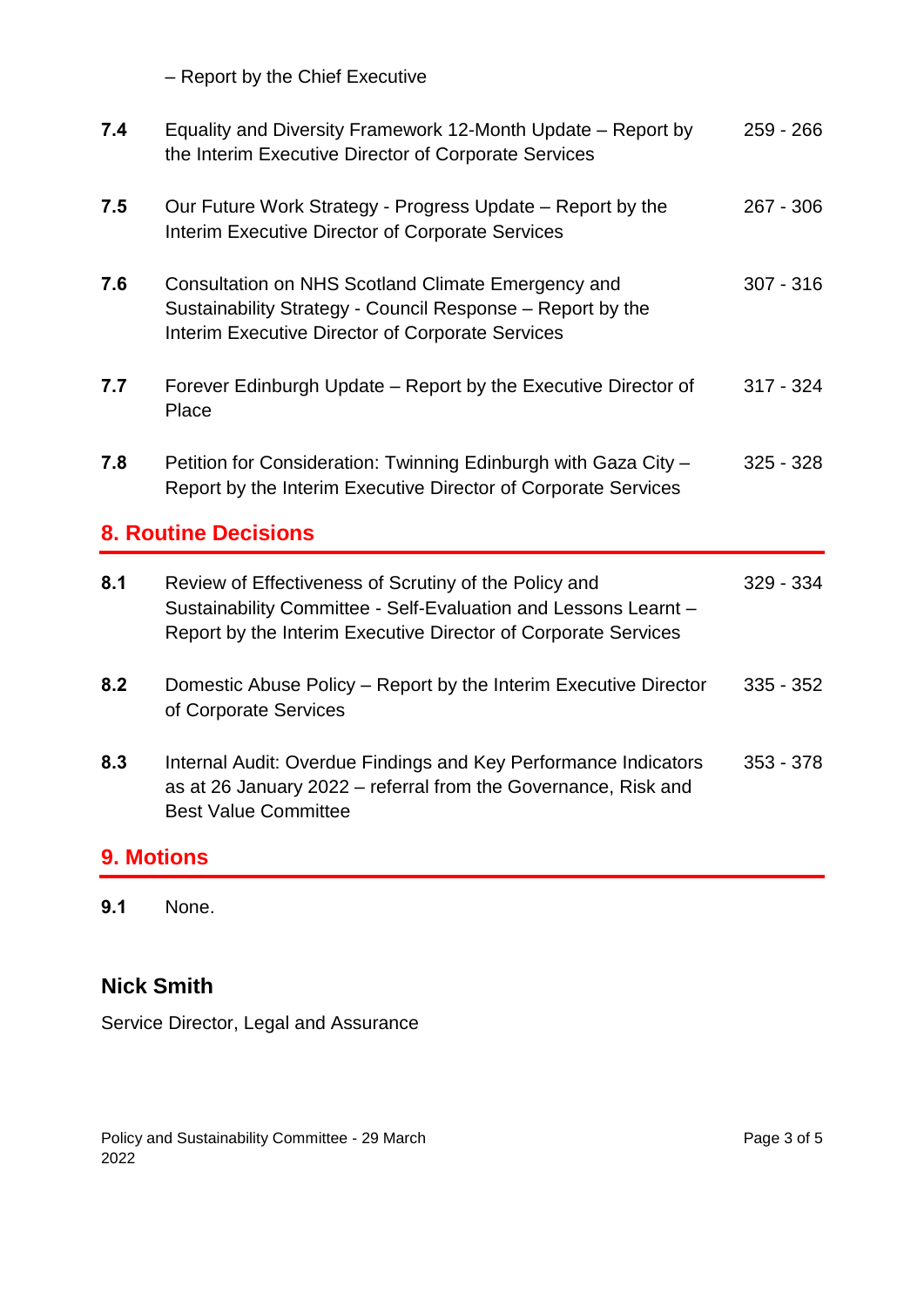#### **Committee Members**

Councillor Adam McVey (Convener), Councillor Cammy Day (Vice-Convener), Councillor Robert Aldridge, Councillor Steve Burgess, Councillor Jim Campbell, Councillor Kate Campbell, Councillor Nick Cook, Councillor Neil Gardiner, Councillor Gillian Gloyer, Councillor Graham Hutchison, Councillor Lesley Macinnes, Councillor John McLellan, Councillor Claire Miller, Councillor Rob Munn, Councillor Ian Perry, Councillor Donald Wilson and Councillor Iain Whyte.

#### **Information about the Policy and Sustainability Committee**

The Policy and Sustainability Committee consists of 17 Councillors and is appointed by the City of Edinburgh Council. This meeting of the Policy and Sustainability Committee is being held in the Dean of Guild Court Room in the City Chambers on the High Street in Edinburgh and remotely by Microsoft Teams.

#### **Further information**

If you have any questions about the agenda or meeting arrangements, please contact Jamie Macrae or Louise Williamson, Committee Services, City of Edinburgh Council, Business Centre 2.1, Waverley Court, 4 East Market Street, Edinburgh EH8 8BG, Tel 0131 553 8242 / 0131 529 4264, email jamie.macrae@edinburgh.gov.uk / louise.p.williamson@edinburgh.gov.uk.

The agenda, minutes and public reports for this meeting and all the main Council committees can be viewed online by going to [https://democracy.edinburgh.gov.uk/.](https://democracy.edinburgh.gov.uk/)

## **Webcasting of Council meetings**

Please note this meeting may be filmed for live and subsequent broadcast via the Council's internet site – at the start of the meeting the Convener will confirm if all or part of the meeting is being filmed.

The Council is a Data Controller under the General Data Protection Regulation and Data Protection Act 2018. We broadcast Council meetings to fulfil our public task obligation to enable members of the public to observe the democratic process. Data collected during this webcast will be retained in accordance with the Council's published policy including, but not limited to, for the purpose of keeping historical records and making those records available via the Council's internet site.

Any information presented by individuals to the Council at a meeting, in a deputation or otherwise, in addition to forming part of a webcast that will be held as a historical record, will also be held and used by the Council in connection with the relevant matter until that matter is decided or otherwise resolved (including any potential appeals and